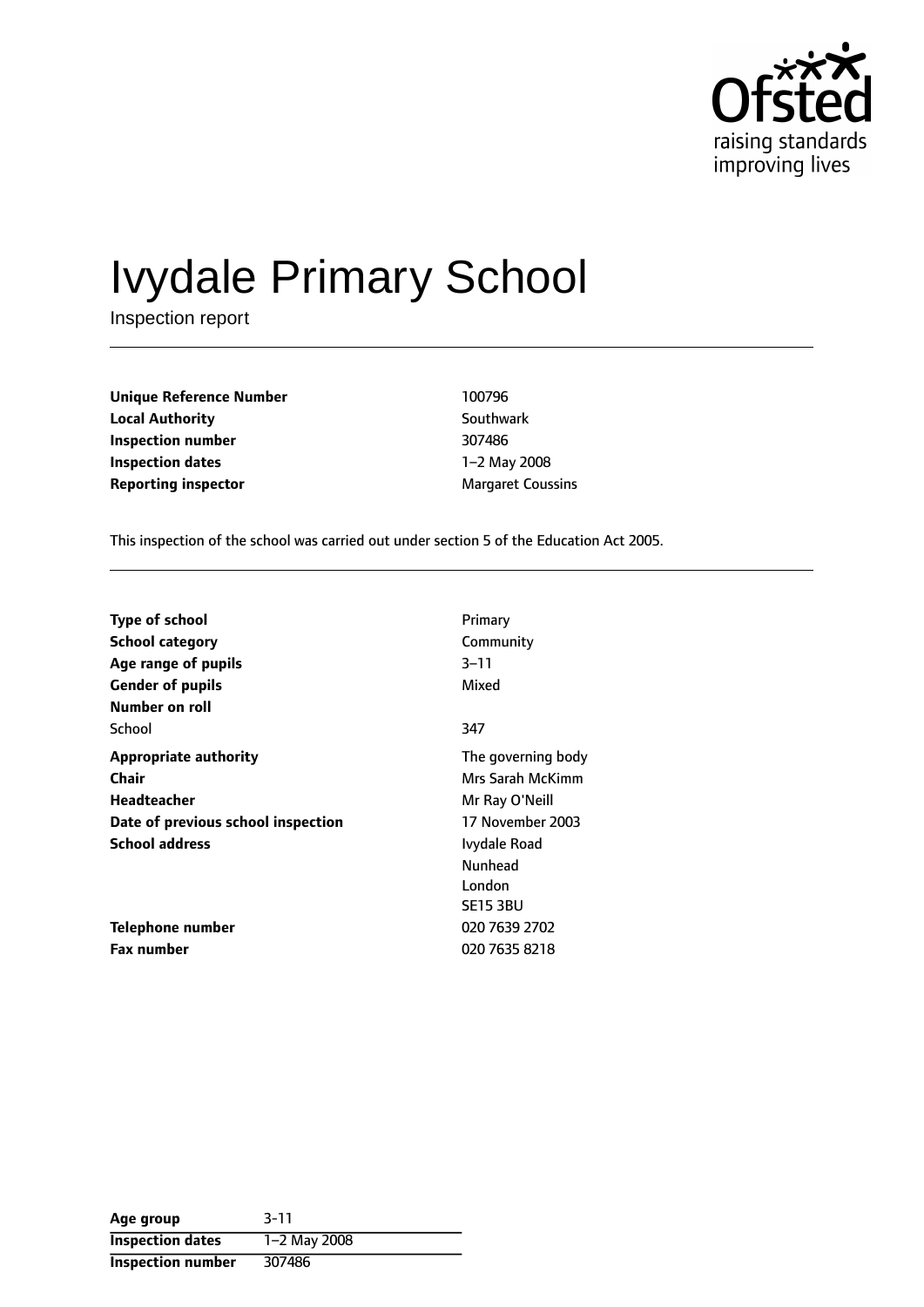.

© Crown copyright 2008

#### Website: www.ofsted.gov.uk

This document may be reproduced in whole or in part for non-commercial educational purposes, provided that the information quoted is reproduced without adaptation and the source and date of publication are stated.

Further copies of this report are obtainable from the school. Under the Education Act 2005, the school must provide a copy of this report free of charge to certain categories of people. A charge not exceeding the full cost of reproduction may be made for any other copies supplied.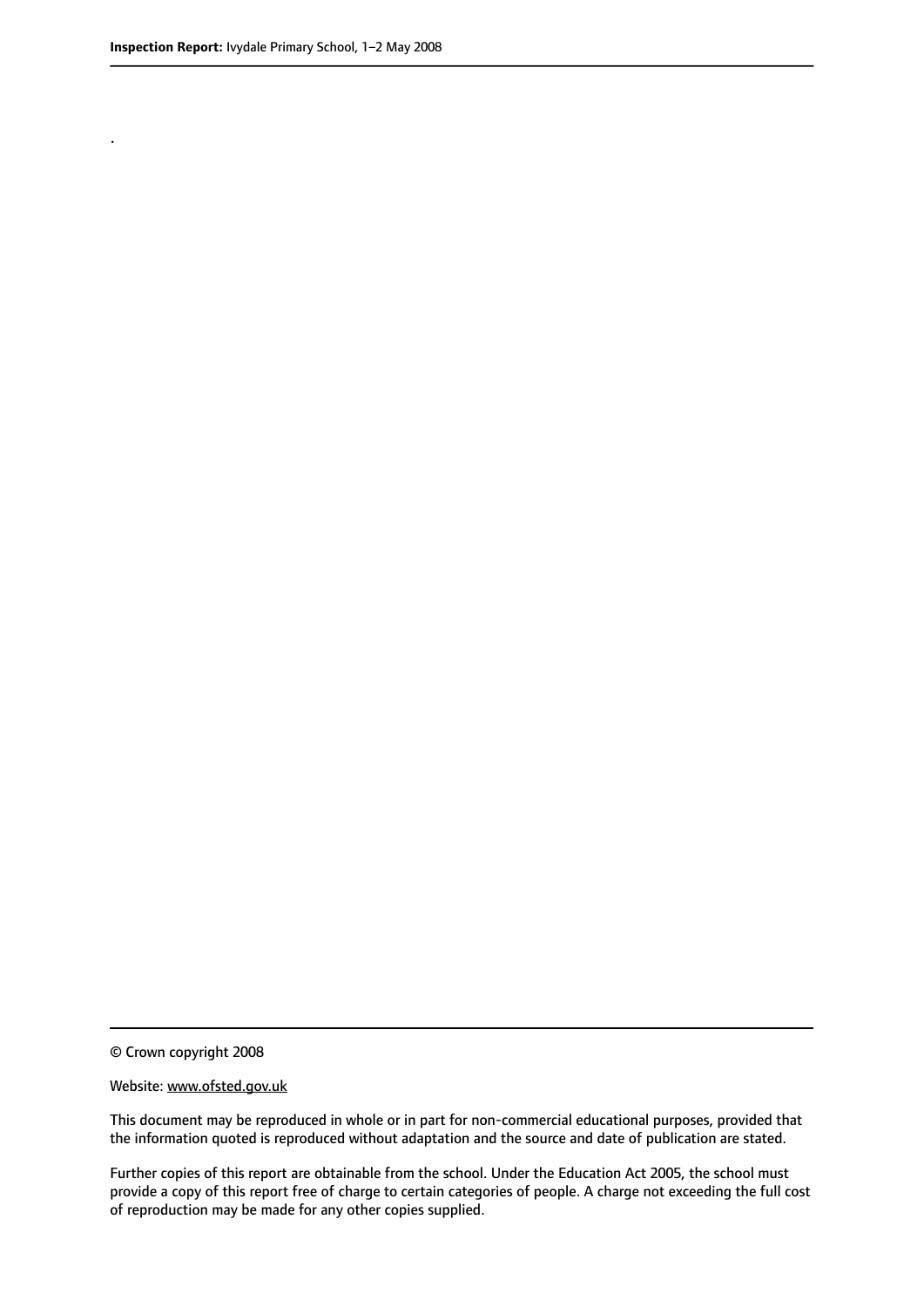# **Introduction**

The inspection was carried out by three Additional Inspectors.

## **Description of the school**

Ivydale is a large primary school which serves a mixed community. The percentage of pupils from minority ethnic groups is well above average. The proportion of pupils who have English as an additional language is higher than average, as is the proportion with learning difficulties or disabilities. These largely relate to behavioural, emotional and social difficulties, speech, language and communication difficulties, moderate learning difficulties and autism. The number of pupils with a Statement of Special Educational Need is higher than in most schools. Many more pupils than found nationally start and leave the school at different times. Fifty children attend the Nursery part time. The school has the Healthy School and Active Mark awards. The school is currently developing a Children's Centre. The headteacher was appointed in September 2005 and was joined by the deputy and an advanced skills teacher to lead English in Key Stage 2 in September 2007.

## **Key for inspection grades**

| Grade 1 | Outstanding  |
|---------|--------------|
| Grade 2 | Good         |
| Grade 3 | Satisfactory |
| Grade 4 | Inadequate   |
|         |              |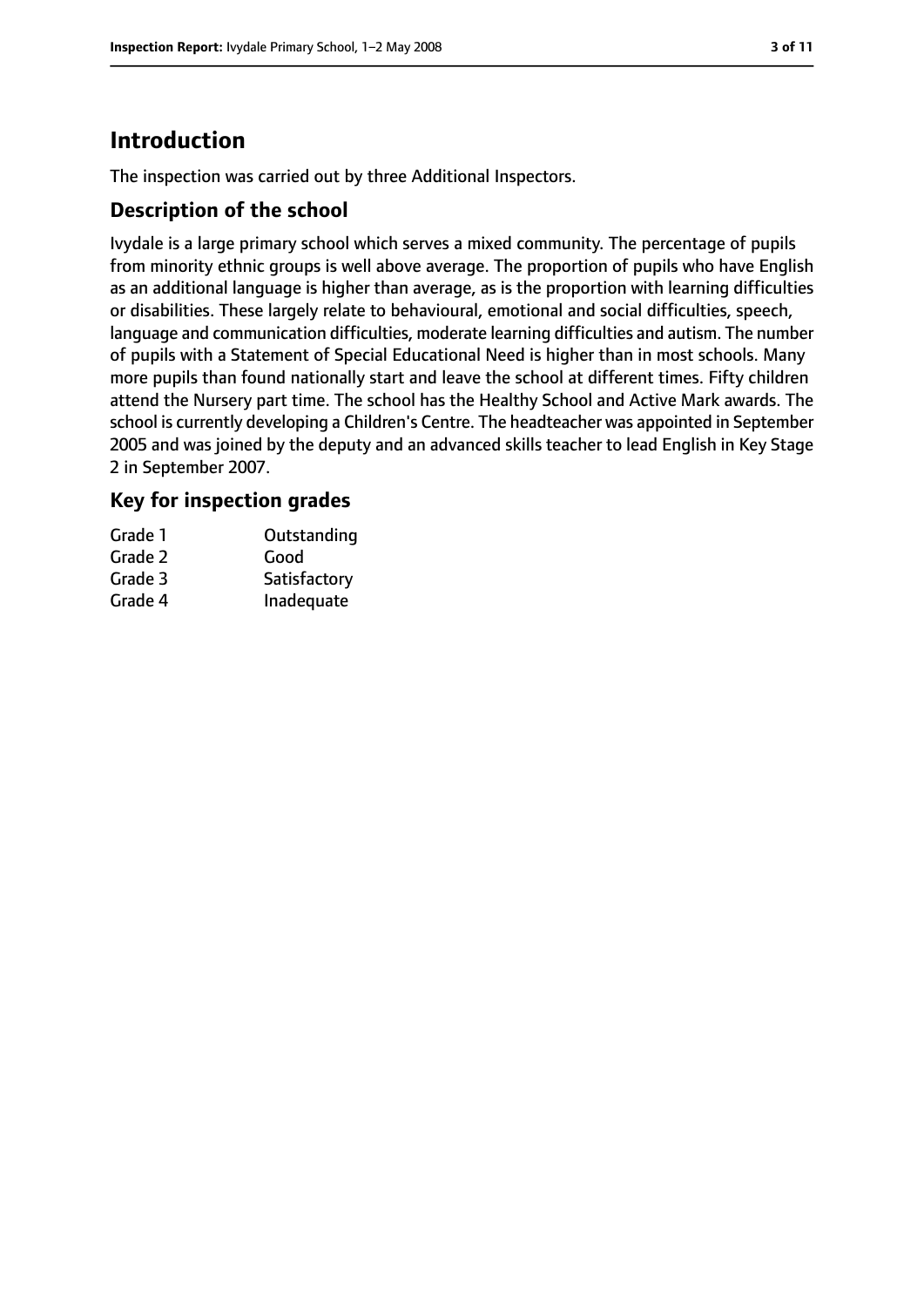## **Overall effectiveness of the school**

#### **Grade: 3**

Ivydale Primary is a satisfactory school. It is improving rapidly because of the good leadership and management of the headteacher who has recently been joined by a new deputy. Together they make a strong team, which is driving forward school improvement and which is committed to raising standards. From its effective monitoring and tracking systems the school has a clear idea of its strengths and areas for further improvement.

The school successfully includes pupils from many backgrounds and this has resulted in a happy working community. One parent wrote, 'My children are happy and thriving at Ivydale Primary. The school has a very good ethos in which all the children feel valued and included.' Inspectors agree with the many parents who commented on the school's successful work in developing the whole child, particularly through the arts, as well as its emphasis on academic achievement. A result of this is that pupils develop good personal skills and their spiritual, moral, social and cultural development is outstanding. Pupils enjoy school, behave well and feel very safe. The school council is active and has a strong voice in the school. Pupils welcome the responsibilities they are given and take their roles very seriously. They make an excellent contribution to the school and wider communities. Pupils, like their parents, are proud of their school. One parent wrote, 'I am very proud to say that Ivydale is my child's school. It embraces the community.'

Standards were exceptionally low for two years following the last inspection. Standards are improving but remain below average in English, mathematics and science. Improvements in leadership and the quality of teaching have contributed in raising pupils' achievement to a satisfactory level. Senior leaders provide effective guidance and support and are good role models for their colleagues. Their work has had a positive impact on the quality of teaching and learning which are now good. Increasingly effective teaching is making up for gaps in pupils' knowledge and understanding which resulted from previous weaknessesin the teaching. Children in the Foundation Stage start with skills and abilities that are below those expected for their age. They now make good gains in their learning because of good teaching and reach expected levels by the time they move into Year 1. There has not yet been time for this good work in the Foundation Stage to have carried forward into the results in Key Stage 1. Teaching in Years 1 and 2 does not consistently move pupils on at a fast enough pace, particularly in literacy, given their achievement by the end of the Foundation Stage, and results remain below average at the end of Year 2.

In Key Stage 2, the impact of the work of senior leaders has had a marked impact on the quality of teaching, leading to improved rates of progress. Despite below average standards, pupils' work and school data show that pupils are on track to meet the school's ambitious targets. The whole school rightly is focused on improving standards in writing and mathematics for all pupils and has correctly identified and planned to focus on investigative and problem solving work in science. The school is beginning to develop ways to support pupils who start school at different times so that they benefit as much as possible from their time in the school and achieve as well as they can. Work is not always challenging enough for higher attaining pupils and the school has correctly identified the need to improve standards, particularly in writing. Pupils with learning difficulties and those learning English as an additional language make similar and sometimes better progress than others because they are supported well by the school's inclusive ethos and the extra help provided for them. A very careful check is kept on how well pupils are doing over time and support is provided at an early stage for those who need additional support the most. Increasingly, many more pupils in all year groups are making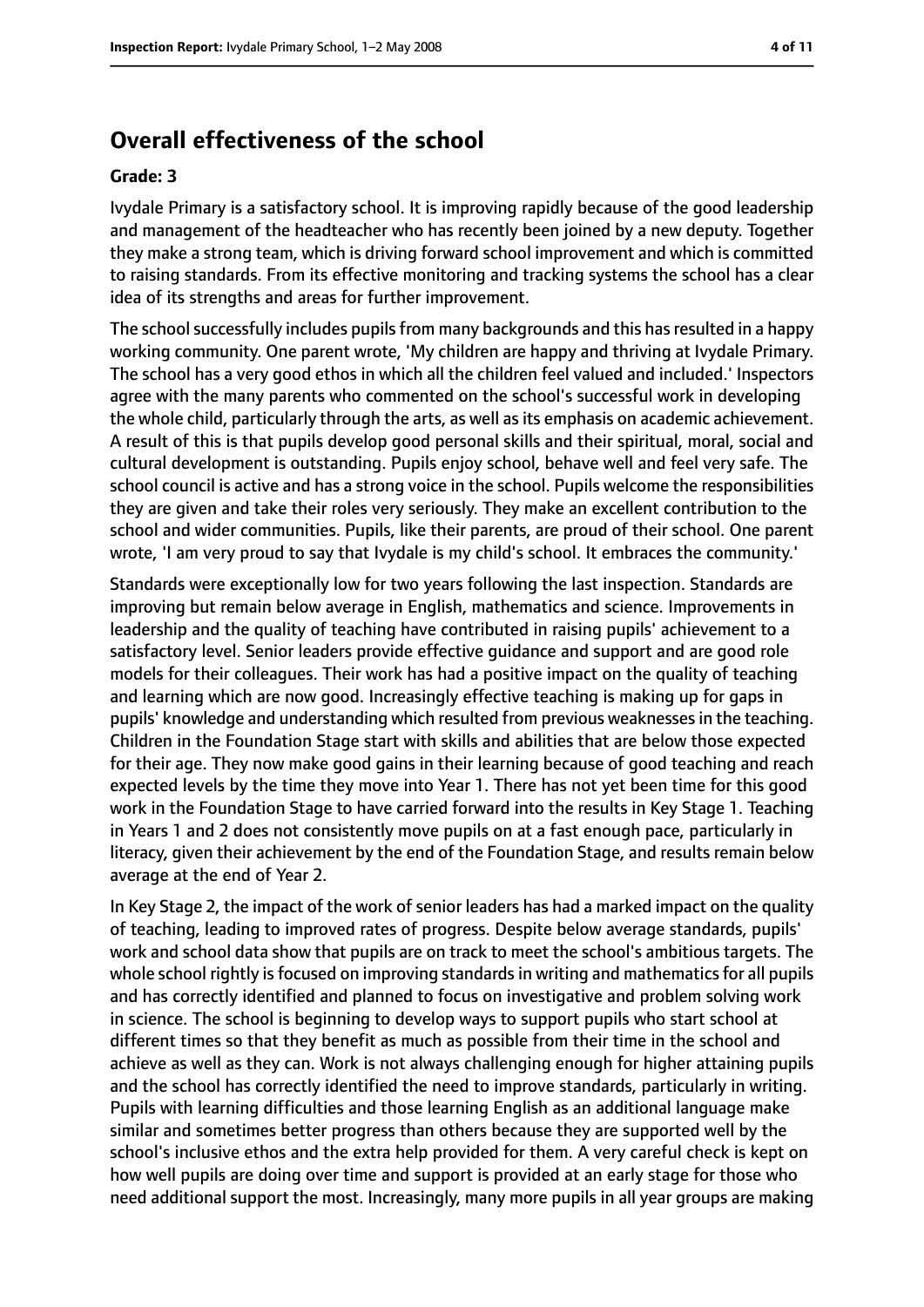the expected rates of progress, but leaders recognise that even better progress is needed if they are to raise standards more rapidly. Given its recent track record in improving standards and the quality of teaching, the school has a good capacity to improve further because of the strengths of the headteacher and deputy.

## **Effectiveness of the Foundation Stage**

#### **Grade: 2**

Children in the Nursery and Reception classes make a good start to their schooling. When they start at school their attainment is below that expected for their ages. They settle very quickly into routines and make friends easily because they feel safe and welcome. By the time they enter Year 1, they have reached standards that are at least matching those normally seen and often are above, especially in their personal, social and emotional development and in their communication, language and literacy skills, which have been a focus for improvement. Children make good progress in their early reading and writing development because there are many fun and practical opportunities to practice these independently and teachers are skilled in teaching children how to link sounds and letters. The classrooms and outdoor learning area are well organised and provide stimulating learning environments. There is strong teamwork, a good level of expertise and successful, effective leadership, which has bought aboutsignificant improvements over time.

## **What the school should do to improve further**

- Improve pupils' standards in writing and their investigative and problem solving skills in mathematics and science.
- Ensure that gains made in the Foundation Stage are built on at a faster pace as pupils move into Key Stage 1.
- Help more able pupils to reach higher standards by ensuring that activities and work provide more challenge.

A small proportion of the schools whose overall effectiveness is judged satisfactory but which have areas of underperformance will receive a monitoring visit by an Ofsted inspector before their next section 5 inspection.

# **Achievement and standards**

#### **Grade: 3**

Standards are improving although they are currently below average by the end of Key Stages 1 and 2. Standards, which were exceptionally low, improved significantly between 2005 and 2006. In 2007 there was continued improvement in Key Stage 2. More pupils reached the expected level in English, most notably in writing, although this remains the weakest area. The focus on providing a wider range of stimulating and meaningful experiences with real purposes for writing help pupils to make better progress. Pupils' enjoyment of writing has increased although punctuation, sentence structure and skills in organising their thoughts and ideas remain weaker areas. Improvements were less marked in mathematics and science where pupils' investigative and problem solving skills and a lack of understanding of technical terms hold them back. By the end of Year 2 standards dipped slightly from 2006 to 2007, especially in reading which the school attributes to it receiving less attention because of the focus on writing. Pupils are making satisfactory progress in relation to their starting points and over the last two terms there has been some good catch up, for example, in writing, although standards are still too low. The school's data and current work show that many pupils are now making better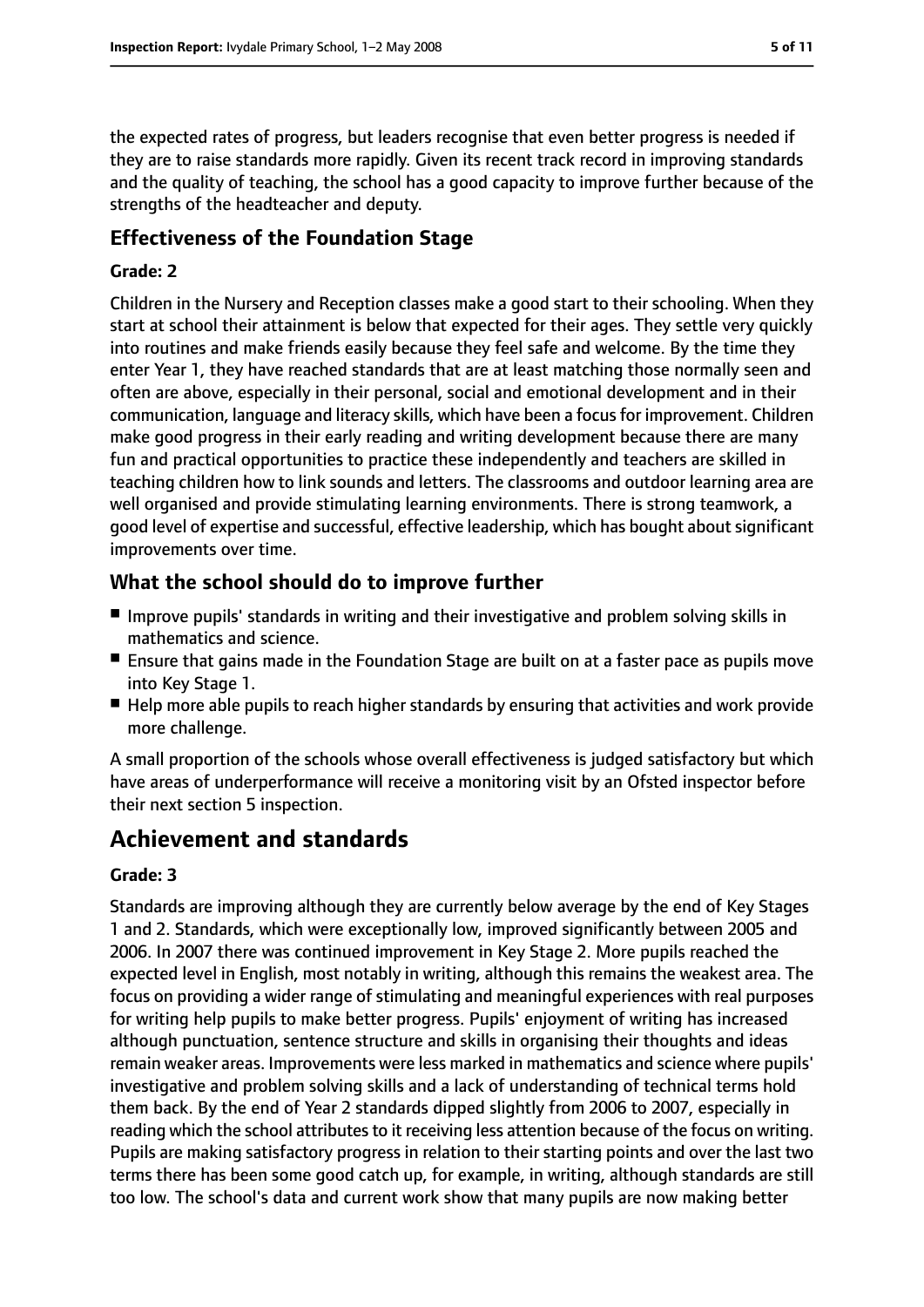progress towards reaching the school's challenging targets because expectations are higher, teaching and learning have improved and the curriculum is good.

## **Personal development and well-being**

#### **Grade: 2**

Pupils say they enjoy learning and that there are lots of extra things for them to do. Consequently, attendance has improved with the majority of pupils coming to school regularly. Behaviour is good. The school ethos promotes pupils' heightened sense of responsibility and care for each other and an excellent sense of fair play and co-operation. They are thoughtful, polite and considerate and accepting of differences in others' social and cultural backgrounds. As a result of these attributes, their spiritual, moral, social and cultural development is outstanding. Pupils develop a good understanding of keeping healthy by eating a balanced diet and keeping fit. They participate enthusiastically in the wide range of physical activities offered. Their excellent awareness of keeping safe, in and out of school, extends further than their personal safety as they have a keen awareness of their responsibilities in looking after each other. They are confident that if any untoward behaviour occurs, staff deal with it quickly and fairly. One child said that any racist or bullying incidents were taken 'super seriously.' Pupils have an excellent understanding about working in a community and the school council takes a leading role in making decisions in the school. Pupils enthusiastically and skilfully take on responsibilities including peer mentoring, buddies, litter patrols and as 'Young Leaders'. Improving standards in basic skills are helping to prepare the pupils adequately for the next stage of their education.

# **Quality of provision**

## **Teaching and learning**

## **Grade: 2**

Teaching and learning are good. For instance, effective use is made of electronic whiteboards to present information clearly using diagrams and pictures that reinforce understanding in an enjoyable way. Recent tracking data and assessment systems have helped teachers to raise expectations of what pupils can do and how they can learn. As a result, pupils have developed more effective learning skills and are beginning to make better progress, particularly in the Foundation Stage and in Key Stage 2. In Key Stage 1, teachers generally plan lessons well to engage the interest of all pupils but do not always ensure that work is well matched to the needs and interests of all pupils. In Key Stage 2, teachers usually set challenging tasks which stimulate and motivate pupils. In a Year 4 lesson, where the task was to create a database to classify fruit, a pupil commented, 'I like a challenge, it makes you use your mind more.' However, work does not consistently provide challenges for some more able pupils. Teaching assistants make a valuable contribution to pupils' learning, particularly in English.

## **Curriculum and other activities**

#### **Grade: 2**

There is a good range of extra activities. Pupils talk excitedly about trips they have been on, such as a visit to the zoo, which linked in with their mathematics work during Maths Week. The school is planning to extend the curriculum further to enable pupils to pursue their own interests. The use of information and communication technology to help pupils learn in many different subjects is good. The curriculum makes a good contribution to pupils' outstanding spiritual,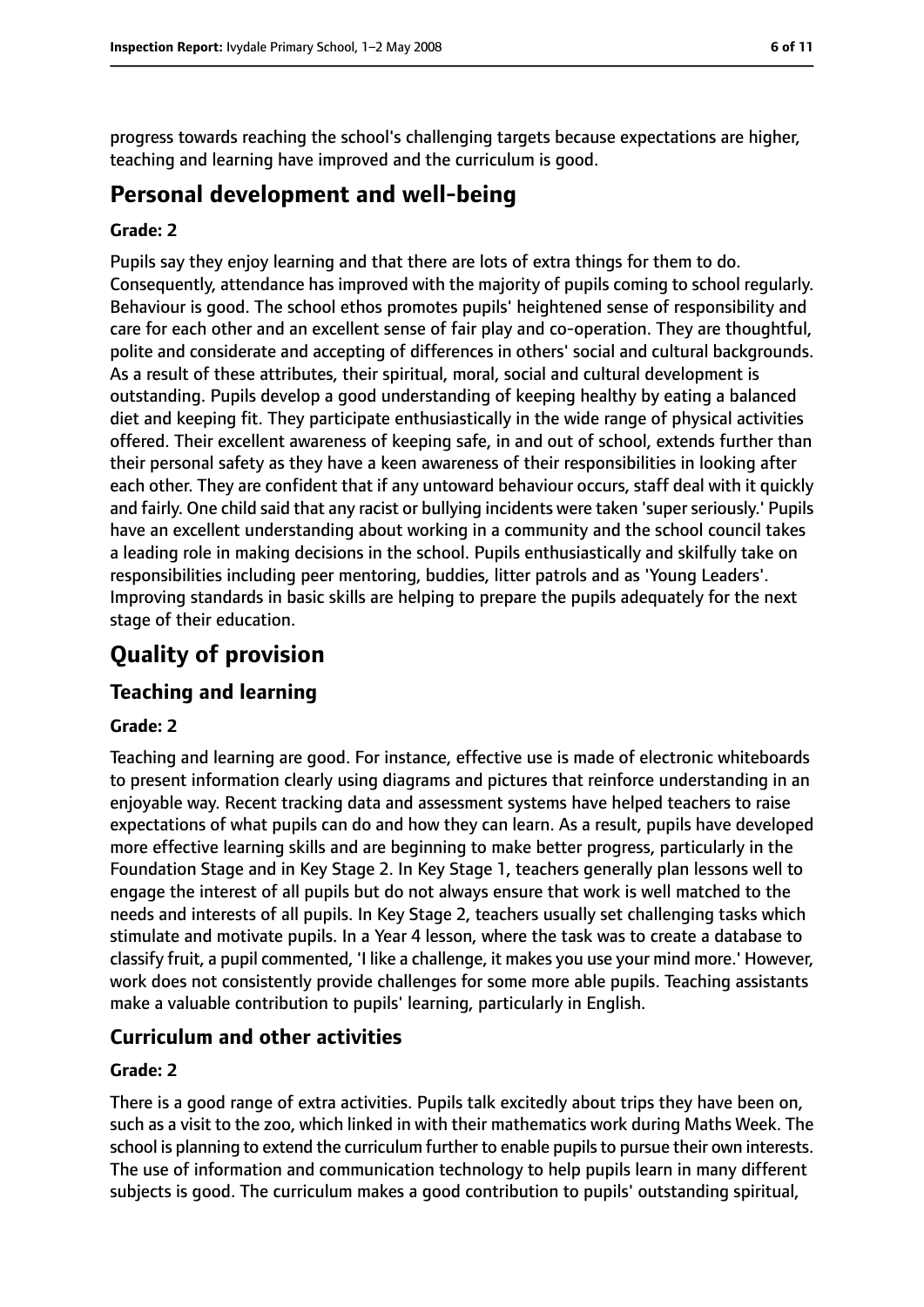moral, social and cultural development. Music, dance, art and drama are strengths. Intervention programmes, which provide extra support for pupils in their basic skills, are established as part of the curriculum. Pupils appreciate the wide range of after-school clubs that help them keep fit and healthy and those where they can learn other skills such as learning to speak Chinese.

## **Care, guidance and support**

#### **Grade: 3**

Pastoral care is good and the many links with outside agencies help to ensure that pupils with particular needs are given appropriate support. Initiatives have contributed well to pupils' good behaviour and increased rates of attendance. Pupils raise any concerns quickly and the school responds well. Child protection procedures are in line with government guidelines. The school is recognised for its capacity to successfully reintegrate pupils who have been excluded from other schools. The school checks how well pupils are doing and makes sure that those who have made slower progress are put into target groups for extra support. This strategy has a positive impact on the achievement of many. The school has acknowledged that there is room for better support for higher attaining pupils and has already put systems in place to work on this. Most pupils know their targets and the next levels to achieve, but the marking of work in some classes does not always give them a clear indication of what they need to do to improve.

# **Leadership and management**

#### **Grade: 3**

The school is well led and managed by the headteacher and deputy. Since the headteacher's appointment two years ago, standards have improved from an exceptionally low level. There have been improvements in the progress that pupils make, even though standards remain below average and achievement is satisfactory. The school still receives support from the local authority and London Challenge. This has helped to improve the quality of teaching and learning. External support is reducing and the school is now well placed to function independently. There have been some recent, carefully considered appointments to strengthen the senior and middle management teams and many initiatives have been established which have begun to help improve standards and enable pupils to progress at a faster rate. All leaders and managers share the same vision for improving standards. Governance is satisfactory. Governors support the school well, particularly in their strategic planning to develop a Children's Centre. Changes of personnel mean that the governing body is developing its work particularly in relation to standards. The school recognises that work needs to continue to accelerate the progress of many pupils in order to eradicate a legacy of underachievement and meet the higher expectations and challenging targets that it has set.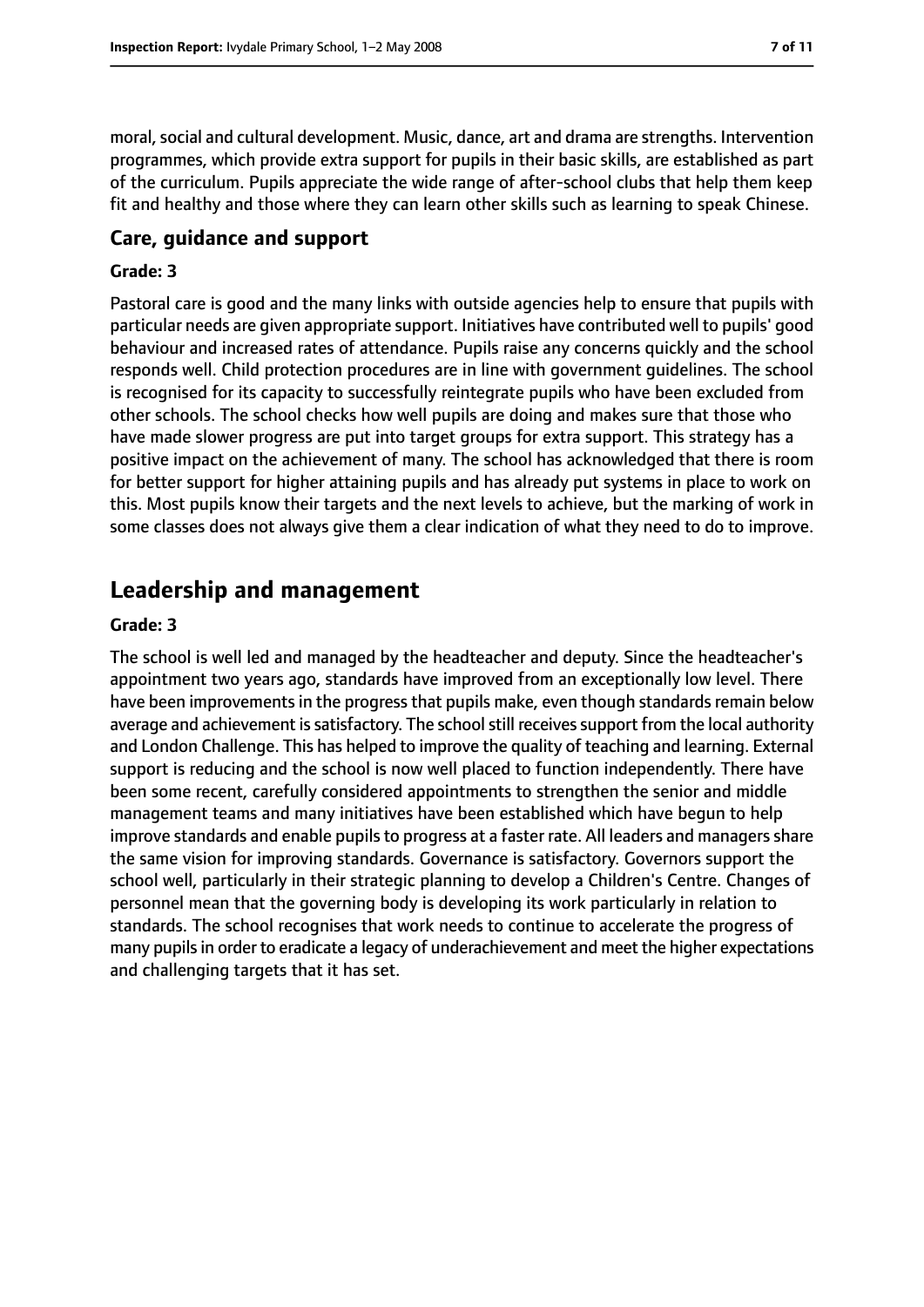**Any complaints about the inspection or the report should be made following the procedures set out in the guidance 'Complaints about school inspection', which is available from Ofsted's website: www.ofsted.gov.uk.**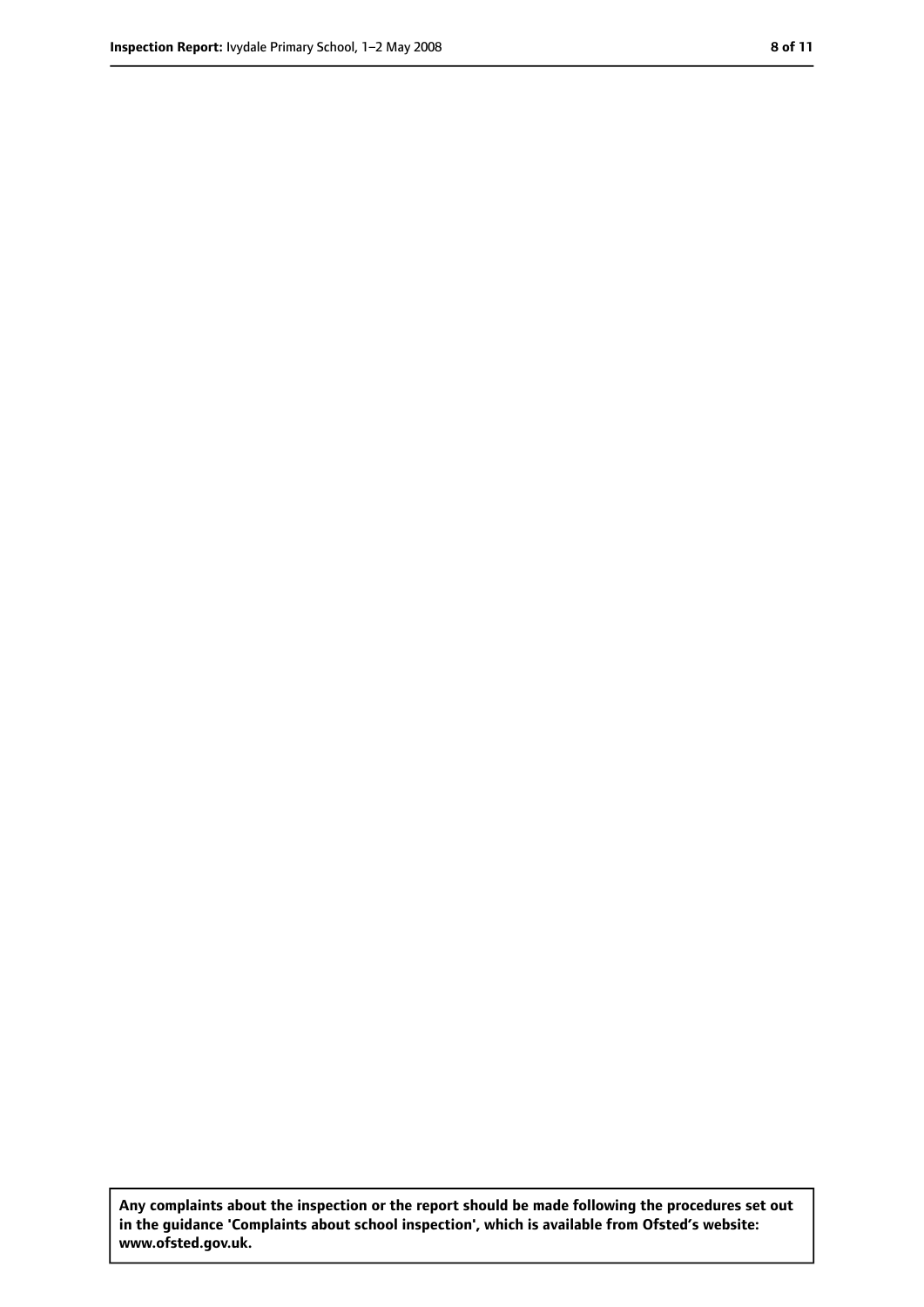#### **Annex A**

# **Inspection judgements**

| $^{\backprime}$ Key to judgements: grade 1 is outstanding, grade 2 good, grade 3 satisfactory, and | <b>School</b>  |
|----------------------------------------------------------------------------------------------------|----------------|
| arade 4 inadeguate                                                                                 | <b>Overall</b> |

## **Overall effectiveness**

| How effective, efficient and inclusive is the provision of education, integrated<br>care and any extended services in meeting the needs of learners? |     |
|------------------------------------------------------------------------------------------------------------------------------------------------------|-----|
| Effective steps have been taken to promote improvement since the last<br>inspection                                                                  | Yes |
| How well does the school work in partnership with others to promote learners'<br>well-being?                                                         |     |
| The effectiveness of the Foundation Stage                                                                                                            |     |
| The capacity to make any necessary improvements                                                                                                      |     |

## **Achievement and standards**

| How well do learners achieve?                                                                               |  |
|-------------------------------------------------------------------------------------------------------------|--|
| The standards <sup>1</sup> reached by learners                                                              |  |
| How well learners make progress, taking account of any significant variations between<br>groups of learners |  |
| How well learners with learning difficulties and disabilities make progress                                 |  |

## **Personal development and well-being**

| How good is the overall personal development and well-being of the<br>learners?                                  |  |
|------------------------------------------------------------------------------------------------------------------|--|
| The extent of learners' spiritual, moral, social and cultural development                                        |  |
| The extent to which learners adopt healthy lifestyles                                                            |  |
| The extent to which learners adopt safe practices                                                                |  |
| How well learners enjoy their education                                                                          |  |
| The attendance of learners                                                                                       |  |
| The behaviour of learners                                                                                        |  |
| The extent to which learners make a positive contribution to the community                                       |  |
| How well learners develop workplace and other skills that will contribute to<br>their future economic well-being |  |

## **The quality of provision**

| How effective are teaching and learning in meeting the full range of the<br>learners' needs?          |  |
|-------------------------------------------------------------------------------------------------------|--|
| How well do the curriculum and other activities meet the range of needs<br>and interests of learners? |  |
| How well are learners cared for, quided and supported?                                                |  |

 $^1$  Grade 1 - Exceptionally and consistently high; Grade 2 - Generally above average with none significantly below average; Grade 3 - Broadly average to below average; Grade 4 - Exceptionally low.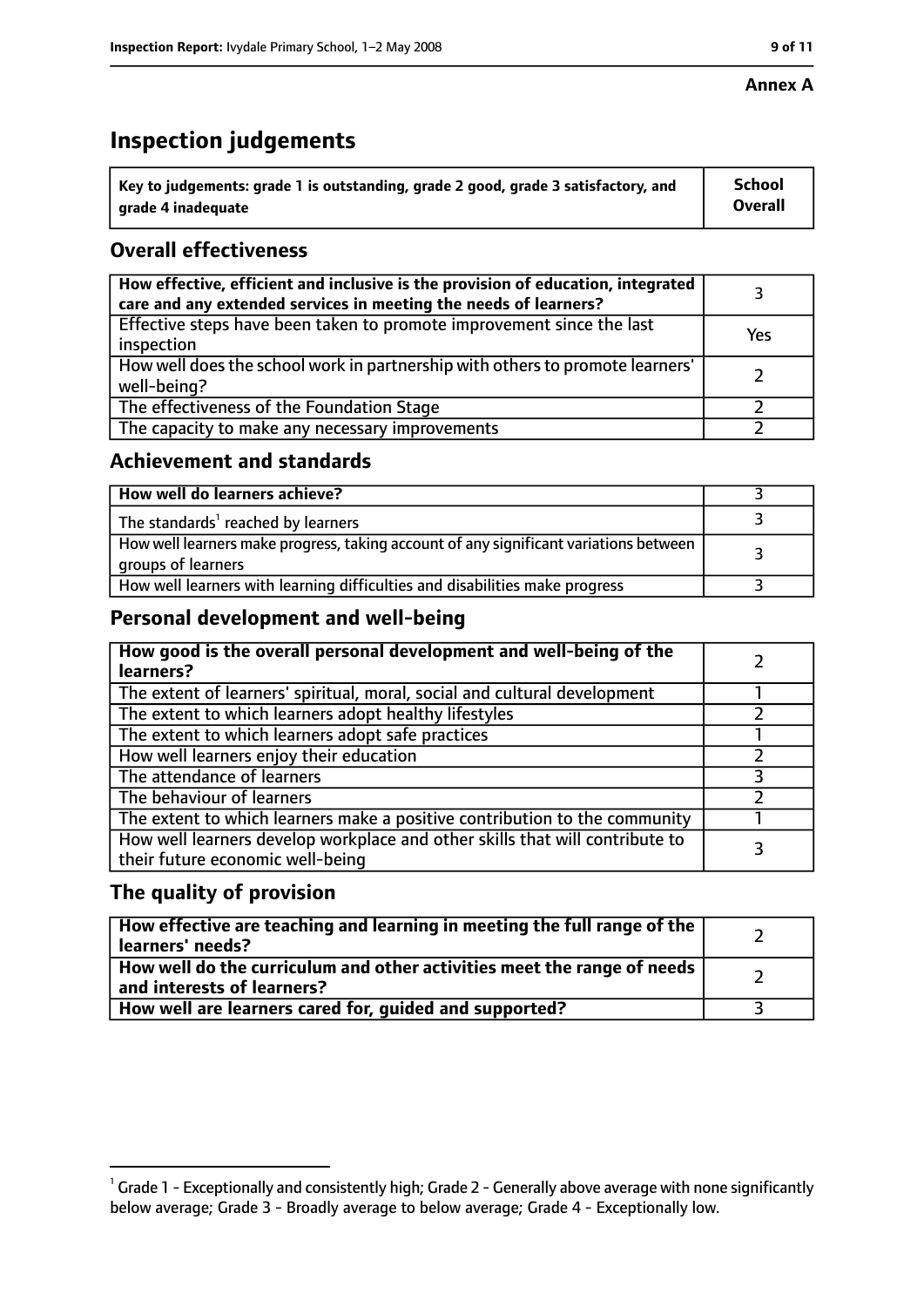# **Annex A**

# **Leadership and management**

| How effective are leadership and management in raising achievement<br>and supporting all learners?                                              |     |
|-------------------------------------------------------------------------------------------------------------------------------------------------|-----|
| How effectively leaders and managers at all levels set clear direction leading<br>to improvement and promote high quality of care and education |     |
| How effectively leaders and managers use challenging targets to raise standards                                                                 |     |
| The effectiveness of the school's self-evaluation                                                                                               |     |
| How well equality of opportunity is promoted and discrimination tackled so<br>that all learners achieve as well as they can                     | 3   |
| How effectively and efficiently resources, including staff, are deployed to<br>achieve value for money                                          | З   |
| The extent to which governors and other supervisory boards discharge their<br>responsibilities                                                  | 3   |
| Do procedures for safequarding learners meet current government<br>requirements?                                                                | Yes |
| Does this school require special measures?                                                                                                      | No  |
| Does this school require a notice to improve?                                                                                                   | No  |